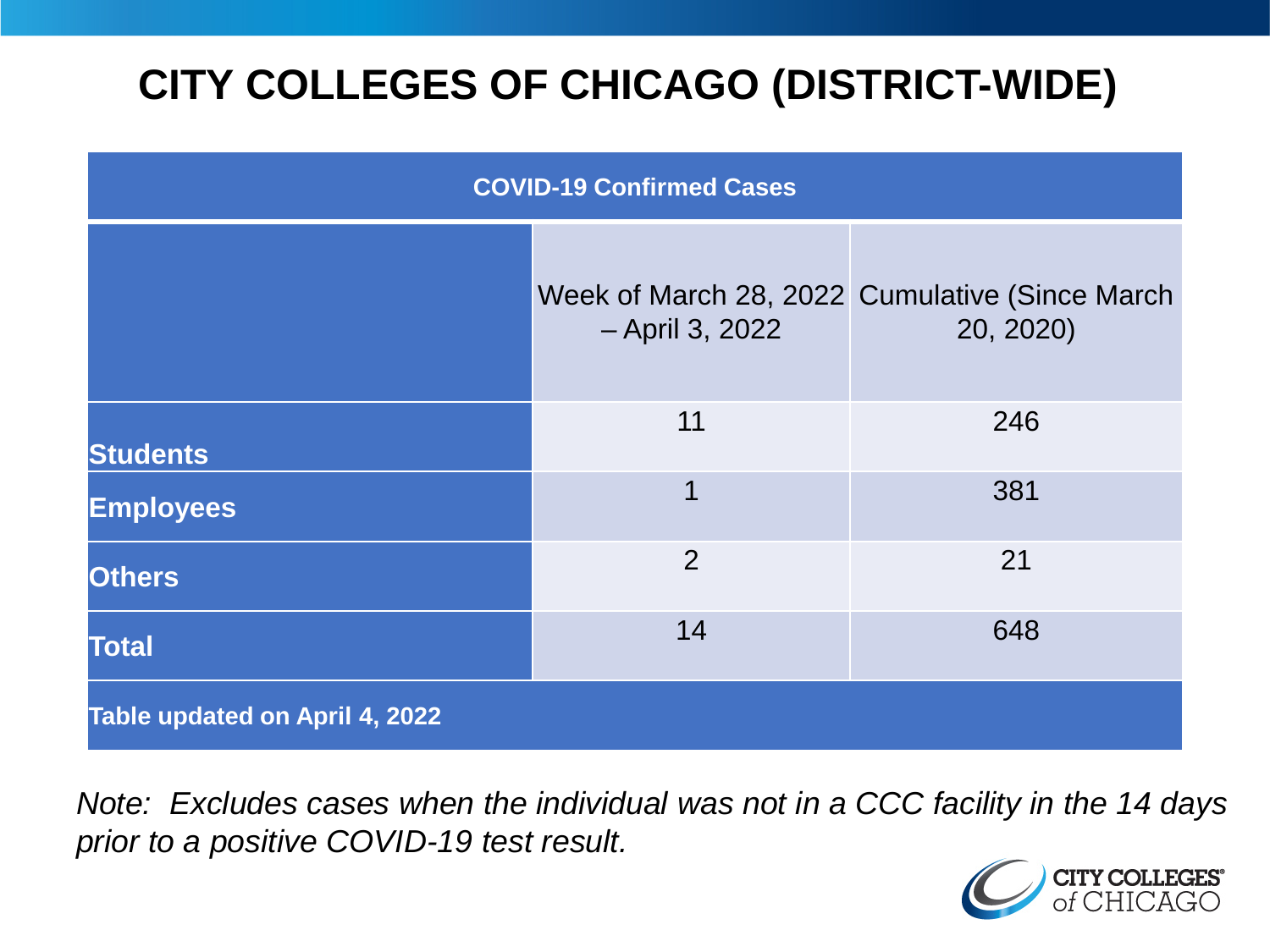### **DALEY COLLEGE**

| <b>COVID-19 Confirmed Cases</b> |                 |                                                             |
|---------------------------------|-----------------|-------------------------------------------------------------|
|                                 | - April 3, 2022 | Week of March 28, 2022 Cumulative (Since March<br>20, 2020) |
| <b>Students</b>                 | 2               | 22                                                          |
| <b>Employees</b>                | $\Omega$        | 45                                                          |
| <b>Others</b>                   | $\overline{0}$  | 3                                                           |
| <b>Total</b>                    | $\overline{2}$  | 70                                                          |
| Table updated on April 4, 2022  |                 |                                                             |

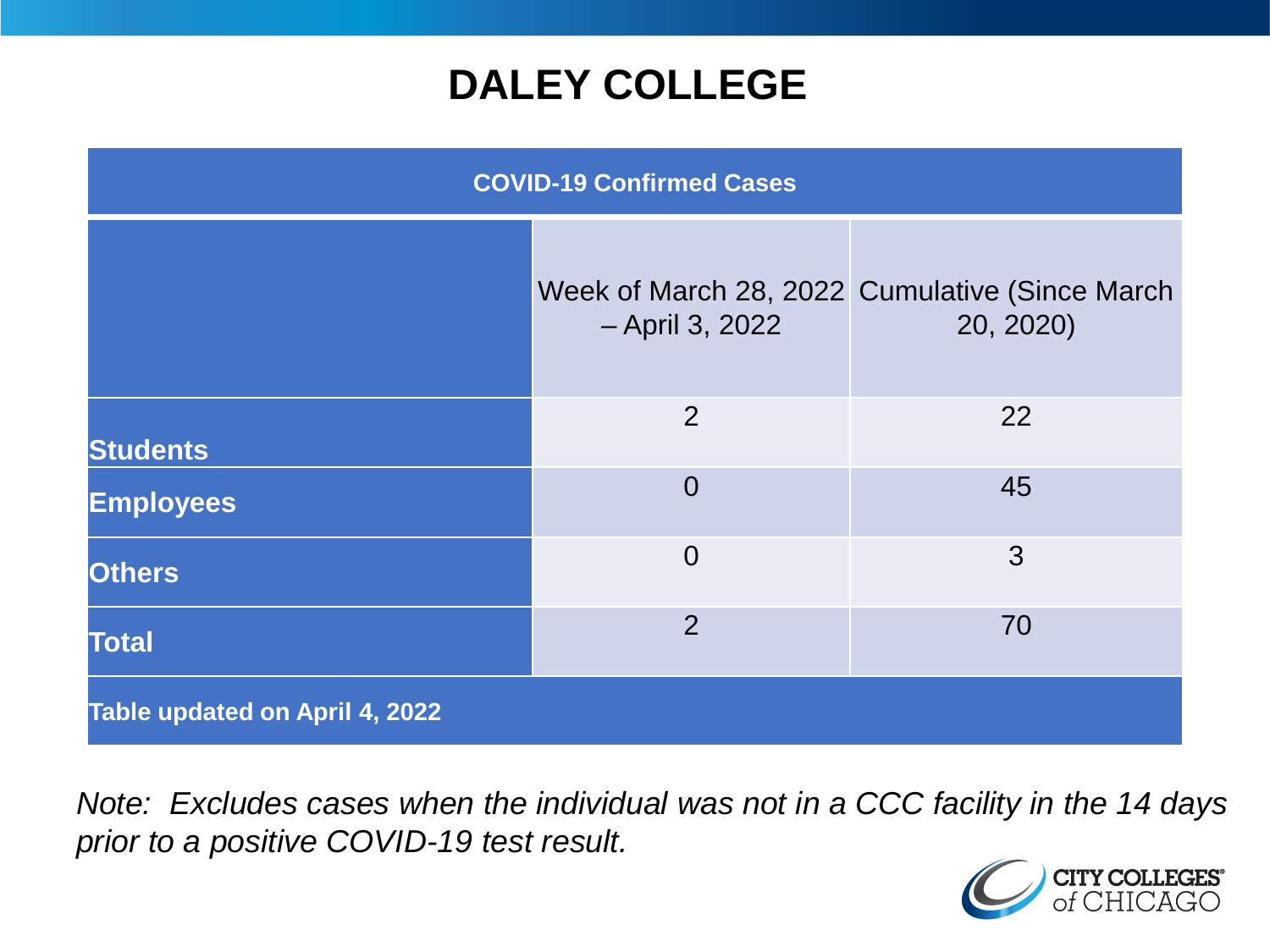### **HAROLD WASHINGTON COLLEGE**

| <b>COVID-19 Confirmed Cases</b> |                 |                                                             |
|---------------------------------|-----------------|-------------------------------------------------------------|
|                                 | - April 3, 2022 | Week of March 28, 2022 Cumulative (Since March<br>20, 2020) |
| <b>Students</b>                 | 2               | 37                                                          |
| <b>Employees</b>                | $\Omega$        | 37                                                          |
| <b>Others</b>                   | $\overline{0}$  | $\overline{2}$                                              |
| <b>Total</b>                    | 2               | 76                                                          |
| Table updated on April 4, 2022  |                 |                                                             |

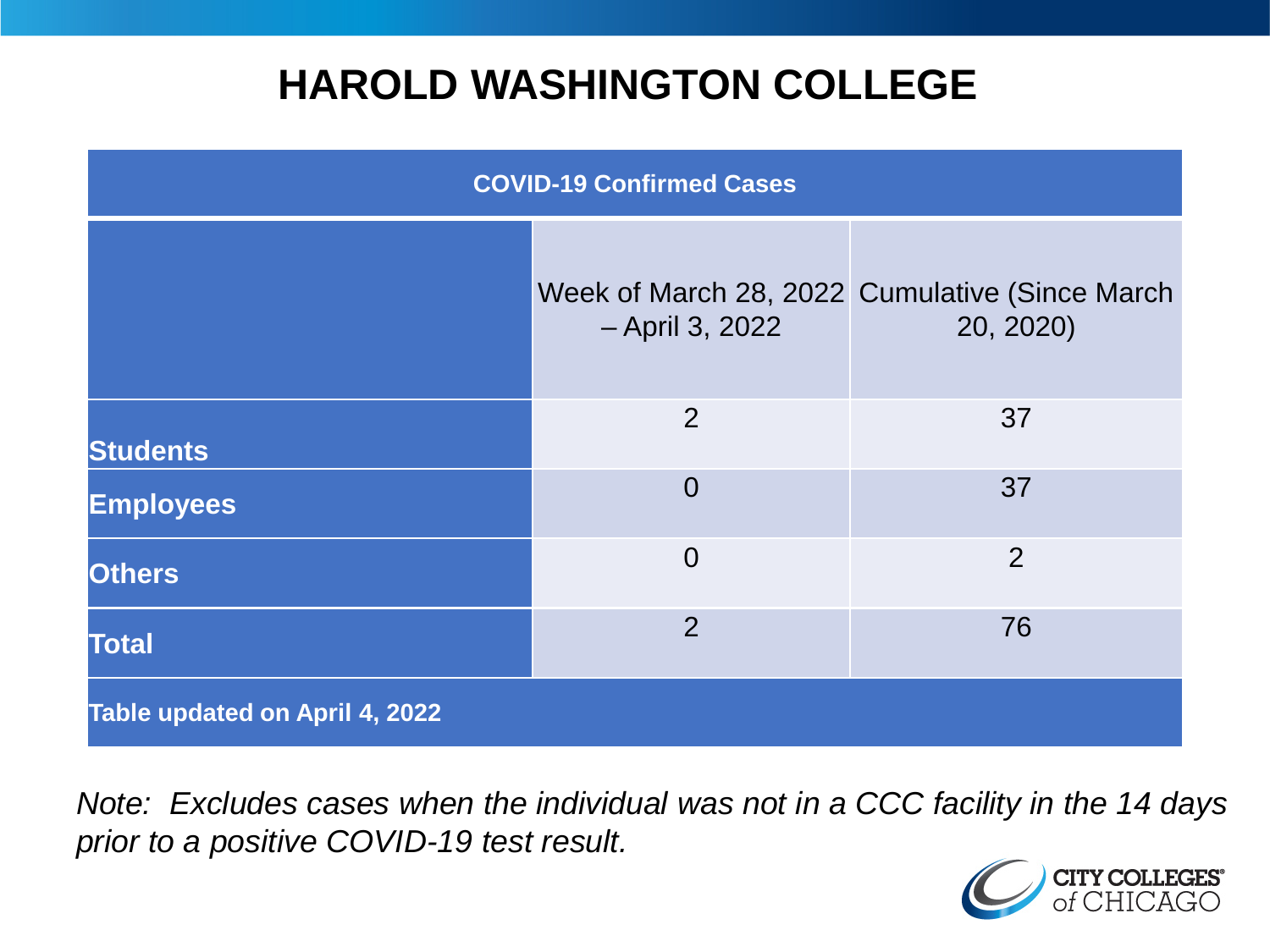### **KENNEDY-KING COLLEGE**

| <b>COVID-19 Confirmed Cases</b> |                 |                                                             |
|---------------------------------|-----------------|-------------------------------------------------------------|
|                                 | - April 3, 2022 | Week of March 28, 2022 Cumulative (Since March<br>20, 2020) |
| <b>Students</b>                 | 1               | 14                                                          |
| <b>Employees</b>                | 1               | 66                                                          |
| <b>Others</b>                   | $\overline{0}$  | 2                                                           |
| <b>Total</b>                    | 2               | 82                                                          |
| Table updated on April 4, 2022  |                 |                                                             |

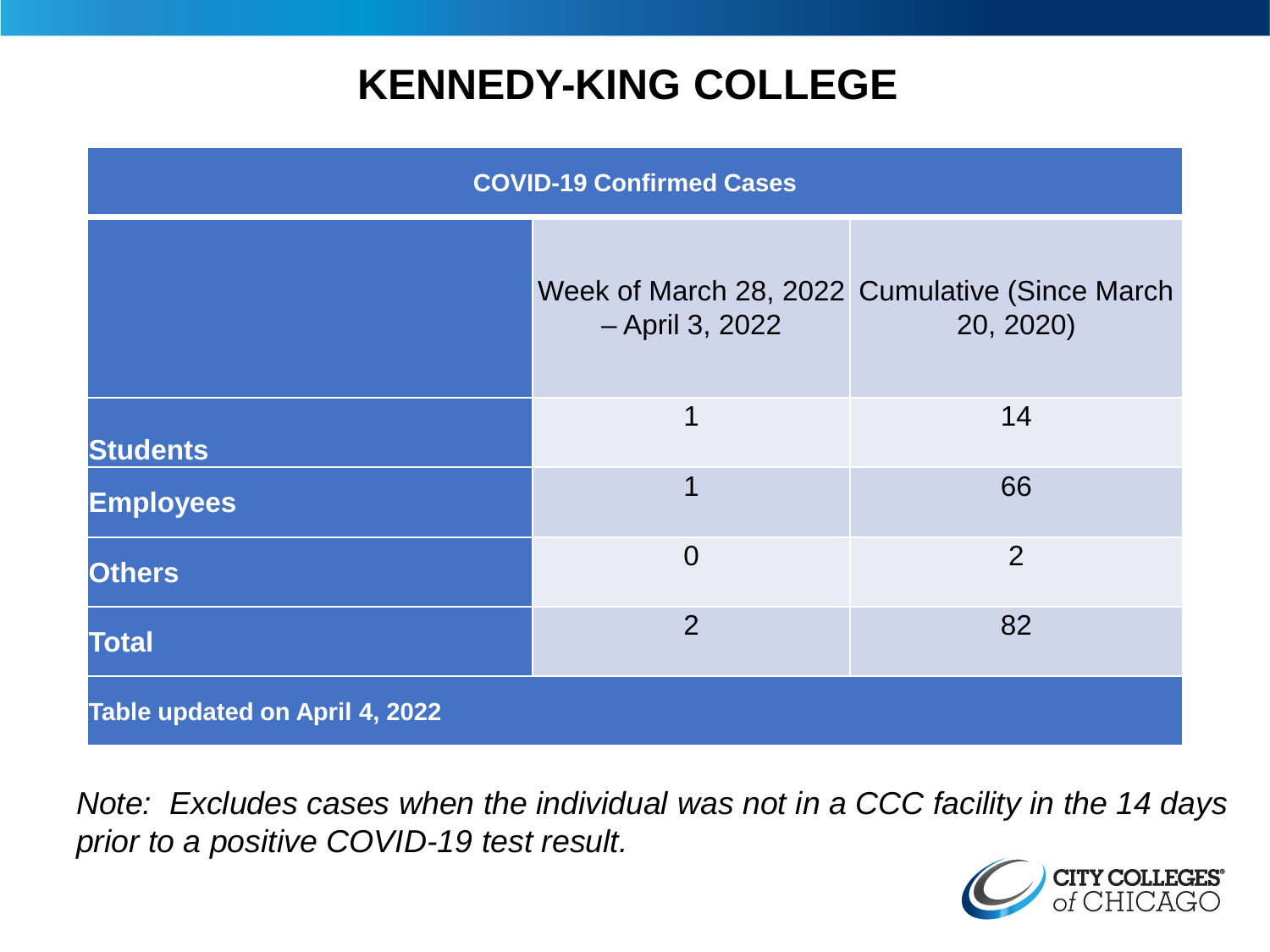## **MALCOLM X COLLEGE**

| <b>COVID-19 Confirmed Cases</b> |                 |                                                             |
|---------------------------------|-----------------|-------------------------------------------------------------|
|                                 | - April 3, 2022 | Week of March 28, 2022 Cumulative (Since March<br>20, 2020) |
| <b>Students</b>                 | $\mathbf 1$     | 80                                                          |
| <b>Employees</b>                | $\overline{0}$  | 71                                                          |
| <b>Others</b>                   | $\overline{0}$  | 3                                                           |
| <b>Total</b>                    | 1               | 154                                                         |
| Table updated on April 4, 2022  |                 |                                                             |

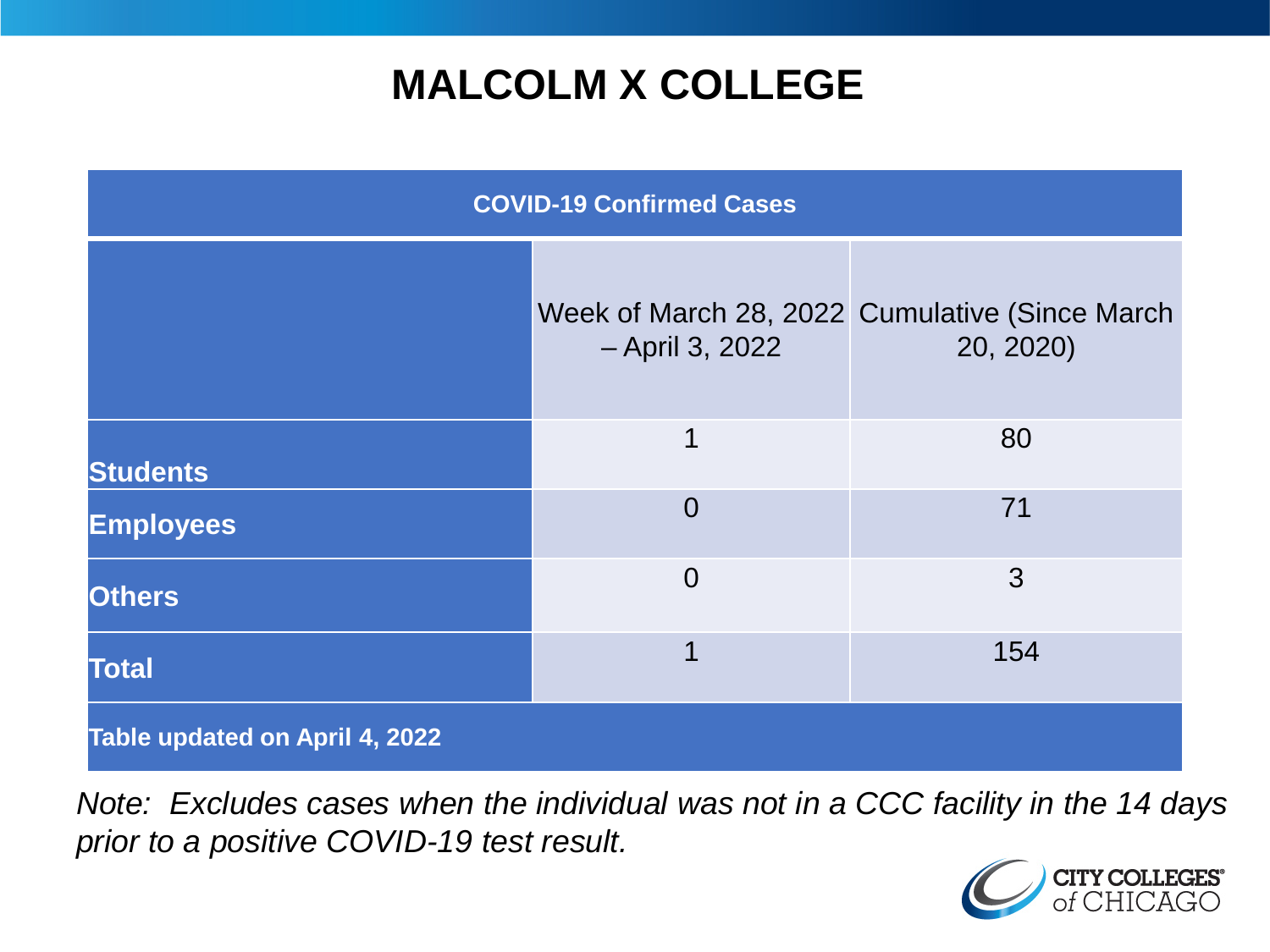# **OLIVE-HARVEY COLLEGE**

| <b>COVID-19 Confirmed Cases</b> |                 |                                                             |
|---------------------------------|-----------------|-------------------------------------------------------------|
|                                 | - April 3, 2022 | Week of March 28, 2022 Cumulative (Since March<br>20, 2020) |
| <b>Students</b>                 | $\overline{2}$  | 15                                                          |
| <b>Employees</b>                | $\Omega$        | 50                                                          |
| <b>Others</b>                   | $\overline{0}$  | 5                                                           |
| <b>Total</b>                    | 2               | 70                                                          |
| Table updated on April 4, 2022  |                 |                                                             |

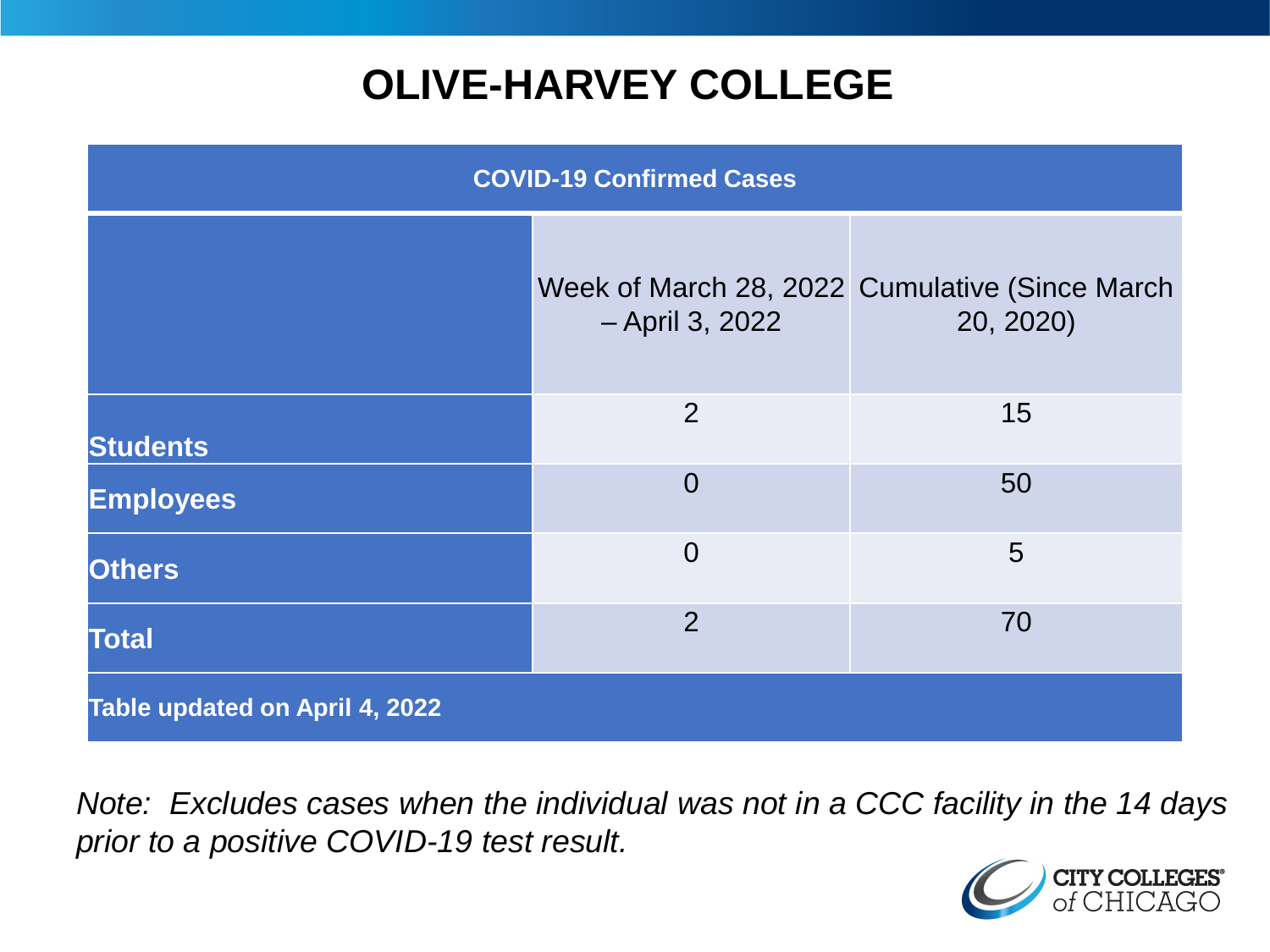### **TRUMAN COLLEGE**

| <b>COVID-19 Confirmed Cases</b> |                 |                                                             |
|---------------------------------|-----------------|-------------------------------------------------------------|
|                                 | - April 3, 2022 | Week of March 28, 2022 Cumulative (Since March<br>20, 2020) |
| <b>Students</b>                 | $\overline{2}$  | 36                                                          |
| <b>Employees</b>                | $\overline{0}$  | 59                                                          |
| <b>Others</b>                   | 1               | 1                                                           |
| <b>Total</b>                    | 3               | 96                                                          |
| Table updated on April 4, 2022  |                 |                                                             |

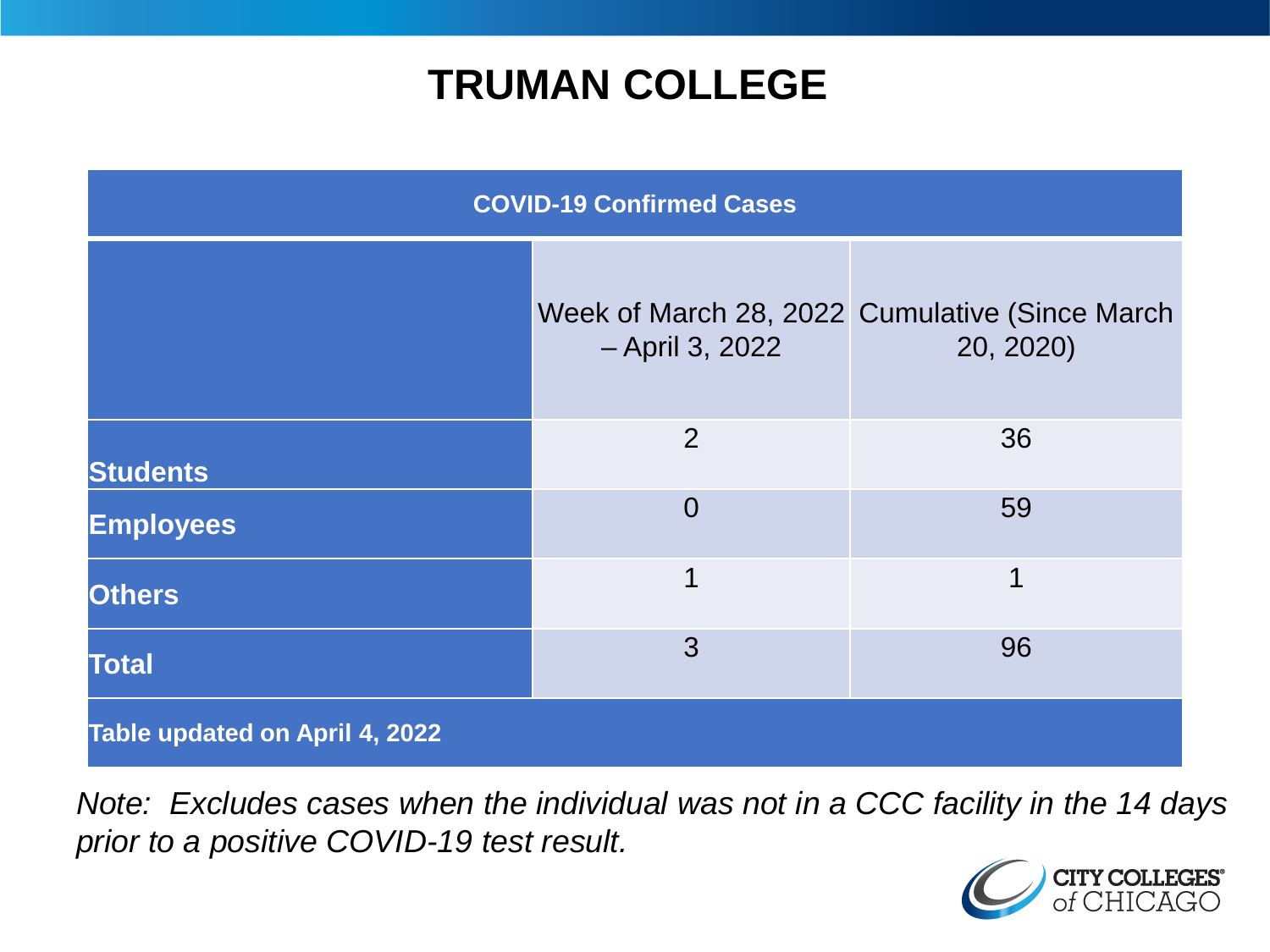### **WRIGHT COLLEGE**

| <b>COVID-19 Confirmed Cases</b> |                 |                                                             |
|---------------------------------|-----------------|-------------------------------------------------------------|
|                                 | - April 3, 2022 | Week of March 28, 2022 Cumulative (Since March<br>20, 2020) |
| <b>Students</b>                 | 1               | 42                                                          |
| <b>Employees</b>                | $\overline{0}$  | 44                                                          |
| <b>Others</b>                   | $\overline{0}$  | $\overline{2}$                                              |
| <b>Total</b>                    | 1               | 88                                                          |
| Table updated on April 4, 2022  |                 |                                                             |

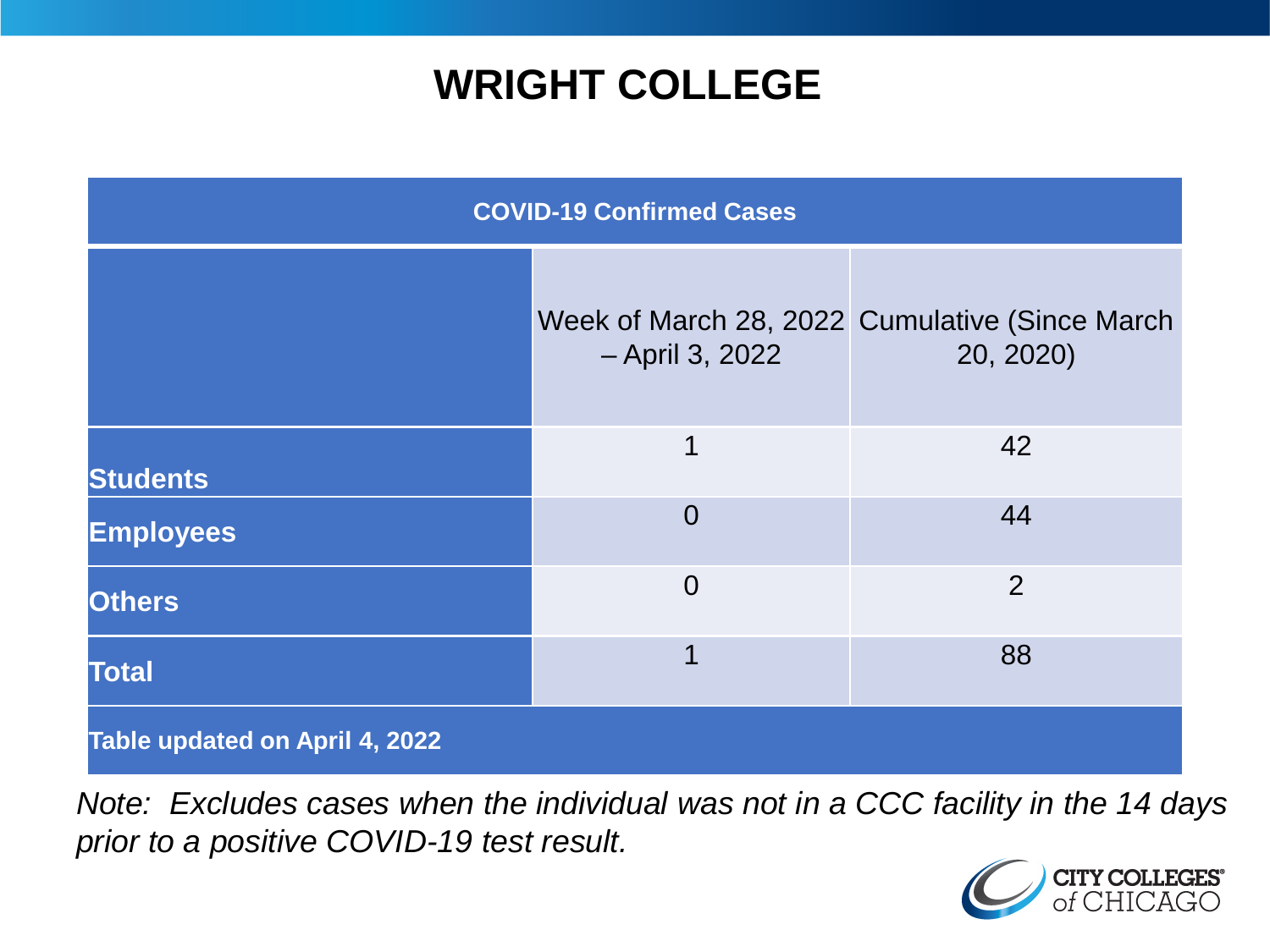#### **180 N. WABASH**

| <b>COVID-19 Confirmed Cases</b> |                 |                                                             |
|---------------------------------|-----------------|-------------------------------------------------------------|
|                                 | - April 3, 2022 | Week of March 28, 2022 Cumulative (Since March<br>20, 2020) |
| <b>Students</b>                 | $\overline{0}$  | $\overline{0}$                                              |
| <b>Employees</b>                | $\Omega$        | 8                                                           |
| <b>Others</b>                   | 1               | 3                                                           |
| <b>Total</b>                    | 1               | 11                                                          |
| Table updated on April 4, 2022  |                 |                                                             |